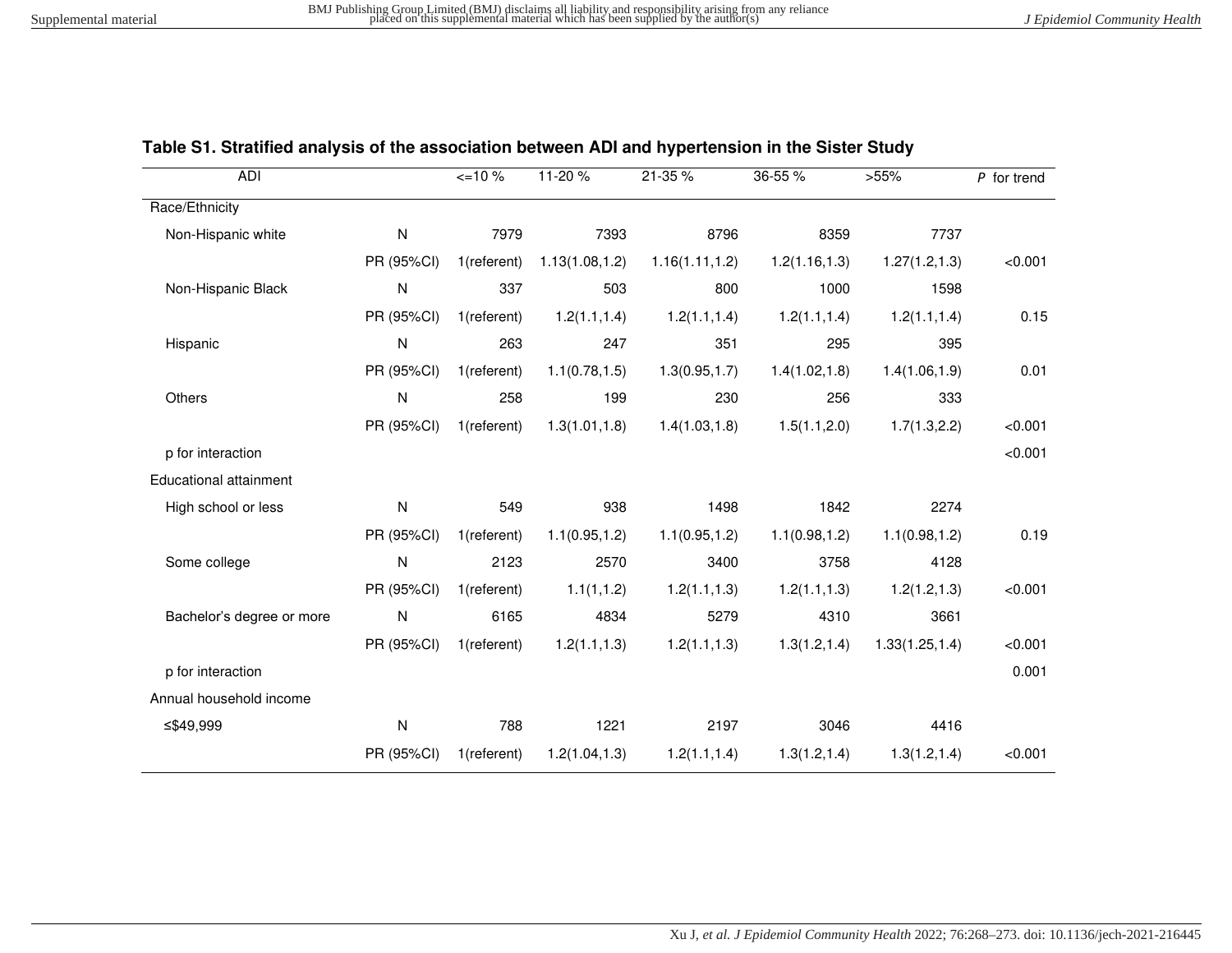| \$50,000-\$99,999                           | N            | 2615        | 3352            | 4619             | 4659                                  | 4243             |         |
|---------------------------------------------|--------------|-------------|-----------------|------------------|---------------------------------------|------------------|---------|
|                                             | PR (95%CI)   | 1(referent) | 1.1(1.03, 1.2)  | 1.15(1.07, 1.23) | 1.2(1.1, 1.3)                         | 1.24(1.16, 1.33) | < 0.001 |
| ≥\$100,000                                  | N            | 5434        | 3769            | 3361             | 2205                                  | 1404             |         |
|                                             | PR (95%CI)   | 1(referent) | 1.18(1.1, 1.26) | 1.18(1.1, 1.27)  | 1.22(1.13, 1.32)                      | 1.24(1.14, 1.35) | < 0.001 |
| p for interaction                           |              |             |                 |                  |                                       |                  | 0.54    |
| BMI $(kg/m2)$                               |              |             |                 |                  |                                       |                  |         |
| <b>BMI&lt;30</b>                            | N            | 7187        | 6283            | 7032             | 6507                                  | 6057             |         |
|                                             | PR (95%CI)   | 1(referent) | 1.1(1.05, 1.2)  | 1.1(1.07, 1.2)   | 1.2(1.1, 1.3)                         | 1.22(1.15, 1.3)  | < 0.001 |
| BMI <sub>230</sub>                          | N            | 1645        | 2058            | 3143             | 3401                                  | 4000             |         |
|                                             | PR (95%CI)   | 1(referent) | 1.11(1.04, 1.2) |                  | $1.08(1.01, 1.14)$ $1.11(1.05, 1.17)$ | 1.10(1.04, 1.17) | 0.03    |
| p for interaction                           |              |             |                 |                  |                                       |                  | < 0.001 |
| MET hours per week on<br>exercise or sports |              |             |                 |                  |                                       |                  |         |
| < 5                                         | $\mathsf{N}$ | 2278        | 2618            | 3780             | 3971                                  | 4705             |         |
|                                             | PR (95%CI)   | 1(referent) | 1.07(1.00, 1.2) | 1.10(1.03, 1.2)  | 1.16(1.08, 1.2)                       | 1.16(1.08, 1.2)  | < 0.001 |
| $5 - 14$                                    | N            | 2621        | 2538            | 3110             | 2976                                  | 2938             |         |
|                                             | PR (95%CI)   | 1(referent) | 1.11(1.02, 1.2) | 1.16(1.08, 1.3)  | 1.18(1.09, 1.3)                       | 1.21(1.13, 1.3)  | < 0.001 |
| $>=15$                                      | N            | 3933        | 3184            | 3277             | 2956                                  | 2414             |         |
|                                             | PR (95%CI)   | 1(referent) | 1.24(1.1, 1.3)  | 1.20(1.1, 1.3)   | 1.28(1.2, 1.4)                        | 1.29(1.2, 1.4)   | < 0.001 |
|                                             |              |             |                 |                  |                                       |                  |         |

## p for interaction 0.002

Results shown are from fully-adjusted models (not including the stratification variable).

High ADI represents high deprivation.

Missing sample size for exercise or sports MET-hours was 30, for BMI was 16.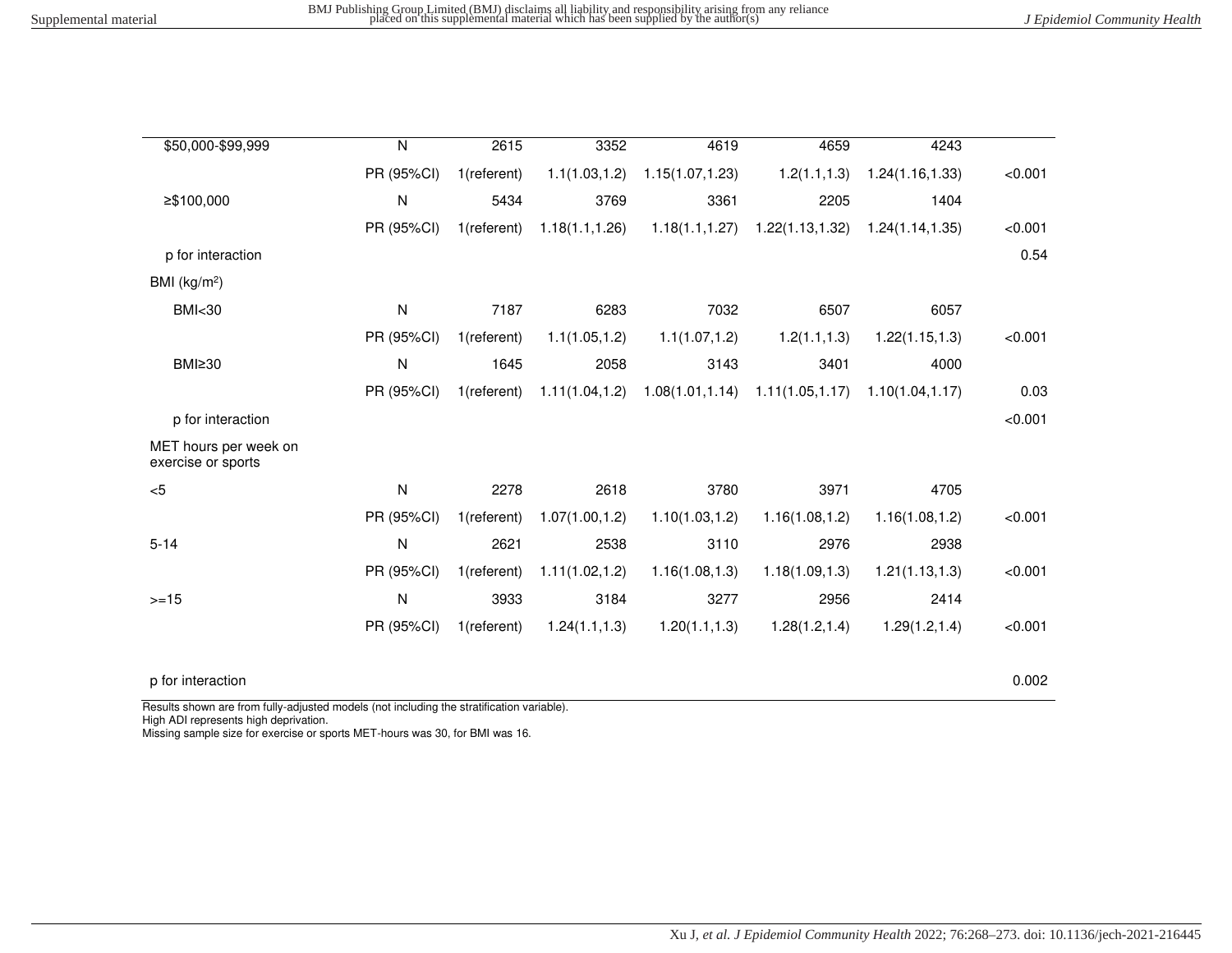| Table S2. ADI and risk of hypertension stratified by race, household income, educational attainment, and MET |  |
|--------------------------------------------------------------------------------------------------------------|--|
| hours on exercise/sports (common referent)                                                                   |  |

| ADI                       |              | $\leq$ 10%       | 11-20 %          | 21-35 %                             | 36-55 %          | >55%             |
|---------------------------|--------------|------------------|------------------|-------------------------------------|------------------|------------------|
| Race/Ethnicity            |              |                  |                  |                                     |                  |                  |
| Non-Hispanic white        | $\mathsf{N}$ | 7979             | 7393             | 8796                                | 8359             | 7737             |
|                           | PR (95%CI)   | 1(referent)      | 1.14(1.08, 1.2)  | 1.17(1.12, 1.23)                    | 1.24(1.18, 1.3)  | 1.30(1.24, 1.37) |
| Hispanic                  | ${\sf N}$    | 263              | 247              | 351                                 | 295              | 395              |
|                           | PR (95%CI)   | 0.93(0.74, 1.17) |                  | $0.98(0.77, 1.24)$ 1.14(0.96, 1.35) | 1.21(1.02, 1.43) | 1.24(1.07, 1.43) |
| Non-Hispanic Black        | $\mathsf{N}$ | 337              | 503              | 800                                 | 1000             | 1598             |
|                           | PR (95%CI)   | 1.65(1.47, 1.86) |                  | 1.96(1.83,2.09) 1.96(1.84,2.08)     | 1.97(1.87,2.07)  | 1.88(1.79, 1.98) |
| Educational attainment    |              |                  |                  |                                     |                  |                  |
| High school or less       | ${\sf N}$    | 549              | 938              | 1498                                | 1842             | 2274             |
|                           | PR (95%CI)   | 1.41(1.26, 1.57) | 1.54(1.41, 1.68) | 1.53(1.42, 1.65)                    | 1.56(1.46, 1.66) | 1.53(1.44, 1.63) |
| Some college              | ${\sf N}$    | 2123             | 2570             | 3400                                | 3758             | 4128             |
|                           | PR (95%CI)   | 1.25(1.16, 1.35) | 1.36(1.27, 1.46) | 1.46(1.37, 1.55)                    | 1.51(1.43, 1.6)  | 1.51(1.43, 1.6)  |
| Bachelor's degree or more | ${\sf N}$    | 6165             | 4834             | 5279                                | 4310             | 3661             |
|                           | PR (95%CI)   | 1(referent)      | 1.2(1.13, 1.28)  | 1.21(1.14, 1.28)                    | 1.3(1.22, 1.38)  | 1.39(1.31, 1.47) |
| Annual household income   |              |                  |                  |                                     |                  |                  |
| ≤\$49,999                 | $\mathsf{N}$ | 788              | 1221             | 2197                                | 3046             | 4416             |
|                           | PR (95%CI)   | 1.13(1.02, 1.26) | 1.32(1.22, 1.43) | 1.4(1.31, 1.49)                     | 1.43(1.34, 1.52) | 1.42(1.34, 1.51) |
| \$50,000-\$99,999         | ${\sf N}$    | 2615             | 3352             | 4619                                | 4659             | 4243             |
|                           | PR (95%CI)   | 1.13(1.05, 1.22) | 1.26(1.18, 1.35) | 1.31(1.23, 1.39)                    | 1.39(1.31, 1.47) | 1.43(1.35, 1.52) |
| $≥$ \$100,000             | N            | 5434             | 3769             | 3361                                | 2205             | 1404             |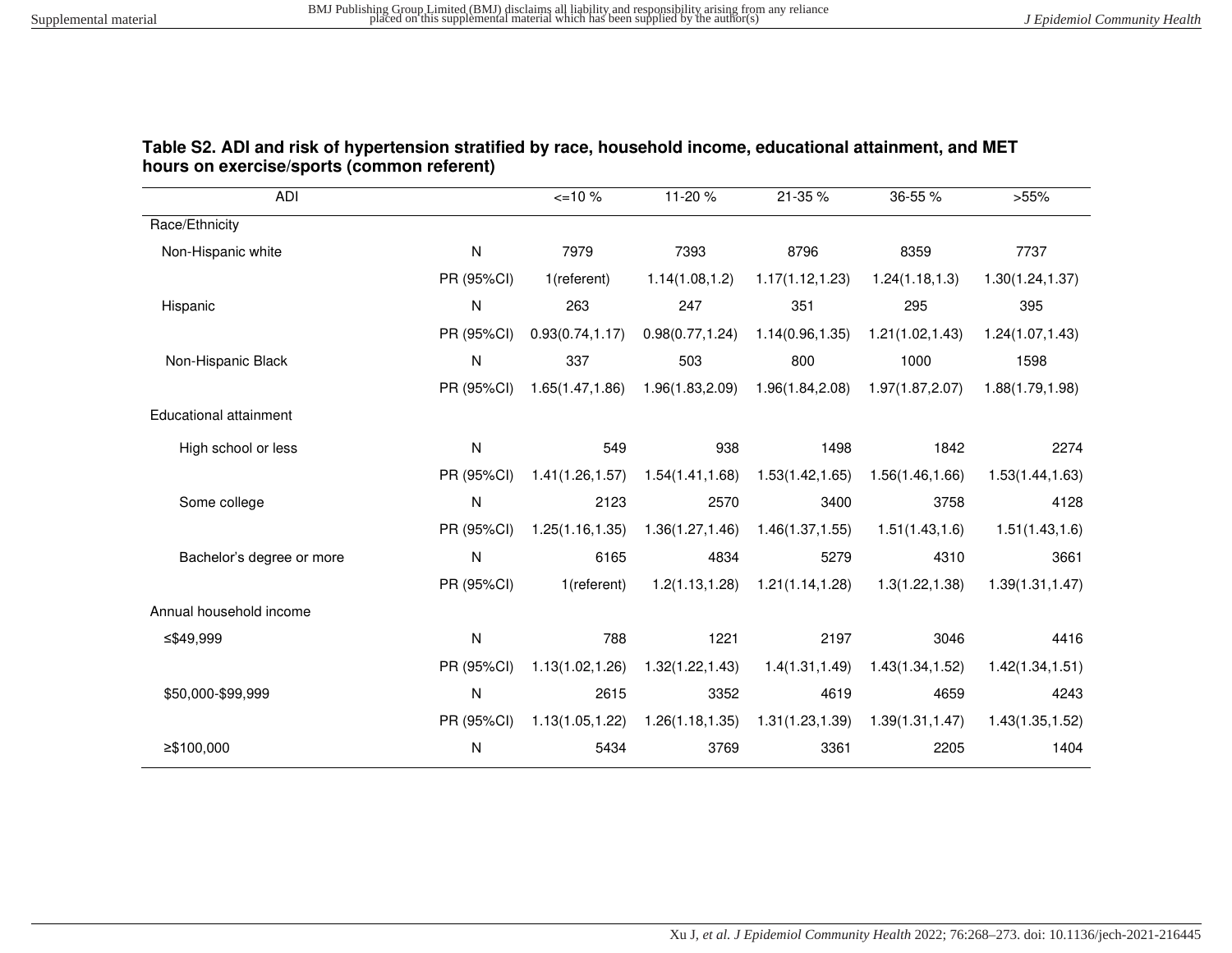|                                       | PR (95%CI) | 1(referent)      | .2(1.12,1.29)    | 1.19(1.1, 1.28)  | 1.25(1.16,1.35)  | 1.29(1.18, 1.4)  |
|---------------------------------------|------------|------------------|------------------|------------------|------------------|------------------|
| Exercise or sports MET hours per week |            |                  |                  |                  |                  |                  |
| $<$ 5                                 | N          | 2278             | 2618             | 3780             | 3971             | 4705             |
|                                       | PR (95%CI) | 1.57(1.45, 1.71) | 1.69(1.57, 1.83) | 1.74(1.62,1.87)  | 1.79(1.67,1.92)  | 1.76(1.65,1.89)  |
| $5 - 14$                              | N          | 2621             | 2538             | 3110             | 2976             | 2938             |
|                                       | PR (95%CI) | 1.33(1.23, 1.45) | 1.47(1.35, 1.59) | 1.54(1.43,1.66)  | 1.56(1.45, 1.68) | 1.63(1.51, 1.75) |
| $>=15$                                | N          | 3933             | 3184             | 3277             | 2956             | 2414             |
|                                       | PR (95%CI) | 1(referent)      | 1.25(1.15, 1.36) | 1.22(1.12, 1.32) | 1.33(1.23, 1.45) | 1.4(1.29, 1.51)  |

Models were adjusted for age, race, annual household income, and educational attainment. High ADI represents high deprivation.

Missing sample size for exercise or sports MET-hours was 30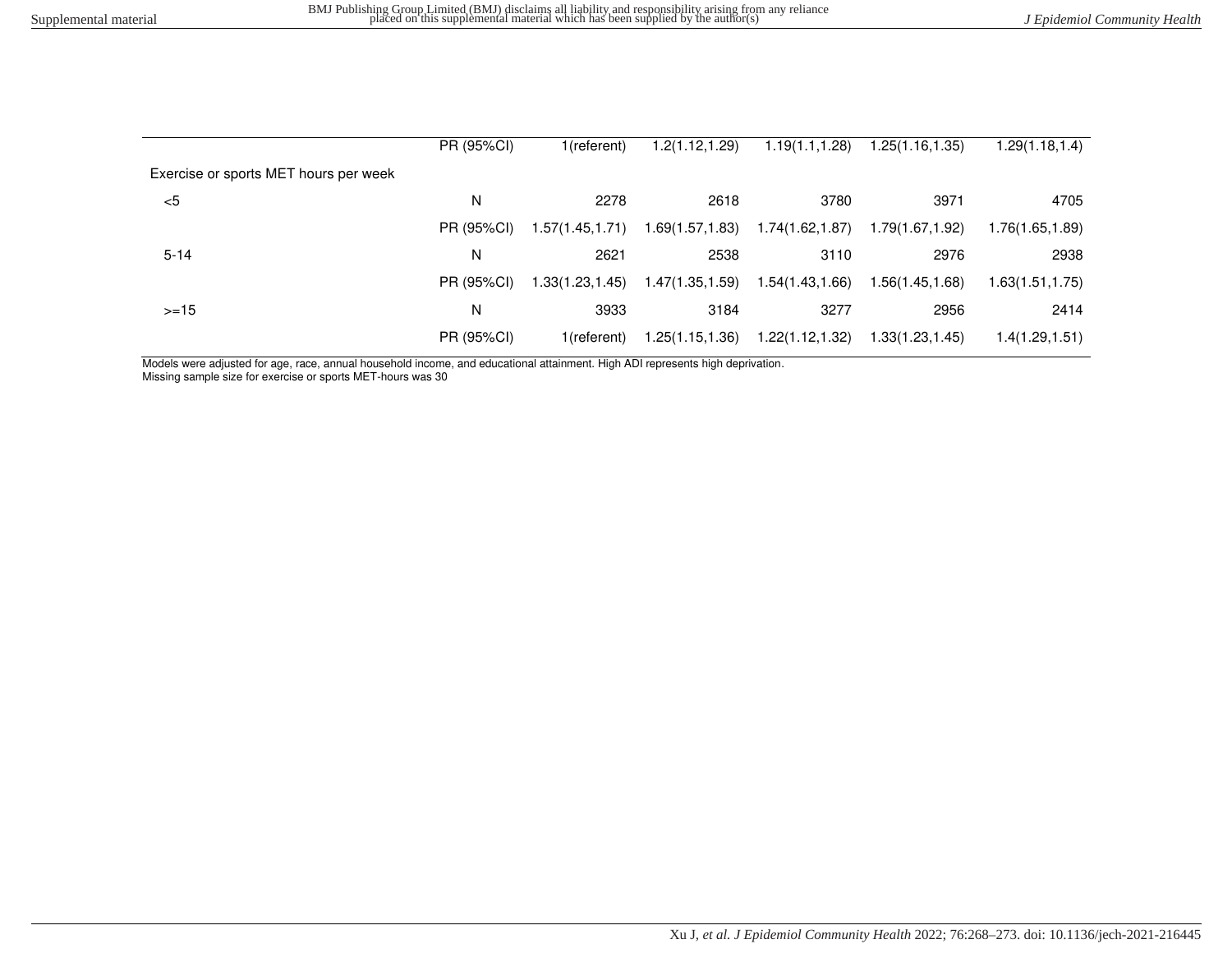

A



Figure S1. ADI and risk of hypertension stratified by race/ethnicity, annual household income and educational attainment (common reference)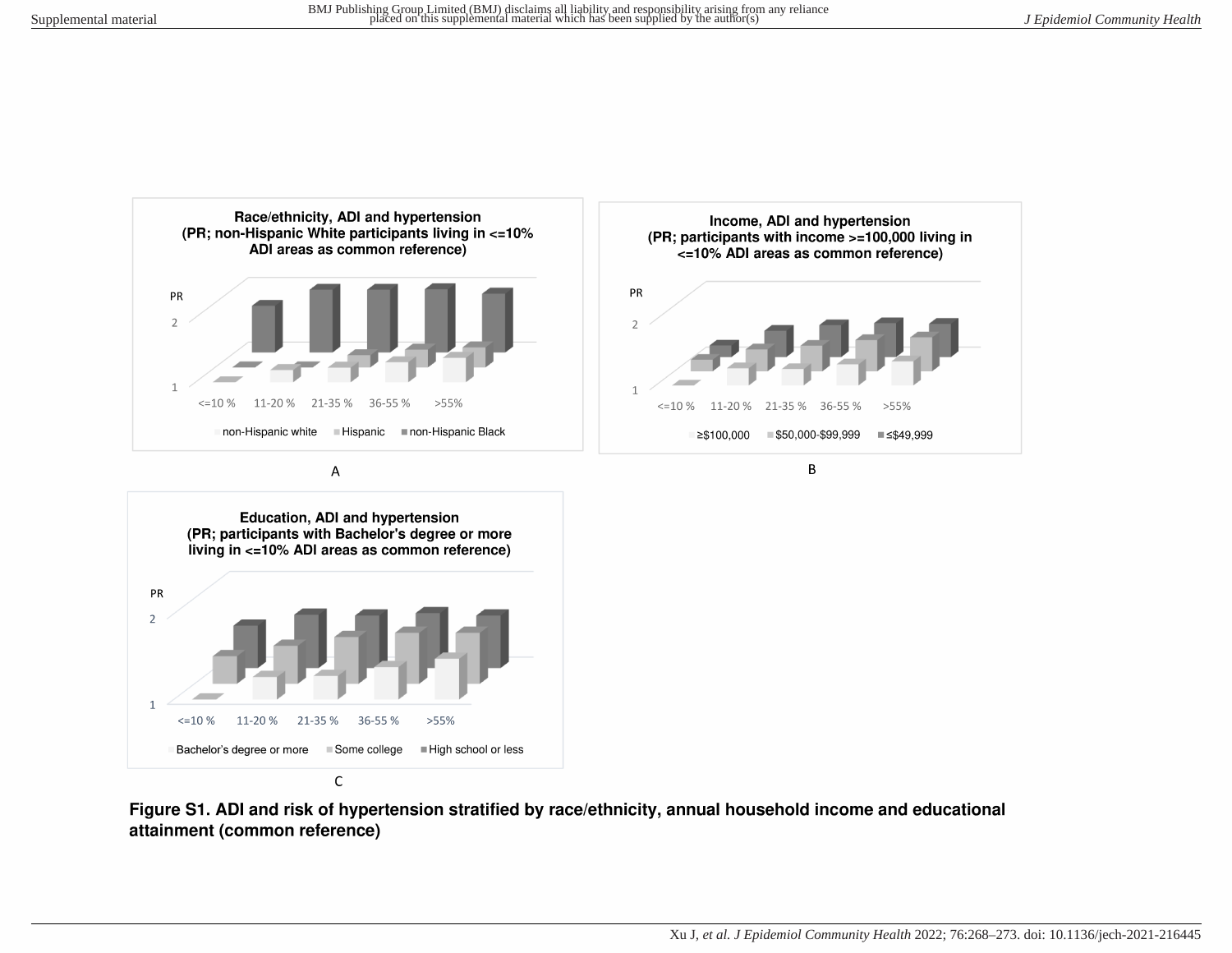| Table S3. Relative excess risk due to interaction (RERI)/interaction contrast ratio (ICR) between ADI and |  |
|-----------------------------------------------------------------------------------------------------------|--|
| covariates                                                                                                |  |

| ADI                     | 11-20 %              | $21 - 35%$           | 36-55 %              | >55%                 |
|-------------------------|----------------------|----------------------|----------------------|----------------------|
| Educational attainment  |                      |                      |                      |                      |
| High school or less     | $0.16(-0.26, 0.57)$  | $0.01(-0.37, 0.38)$  | $0.11(-0.27, 0.49)$  | $-0.06(-0.43, 0.32)$ |
| Some college            | $-0.06(-0.28, 0.16)$ | $0.14(-0.08, 0.35)$  | $0.15(-0.07, 0.37)$  | $0.12(-0.11, 0.36)$  |
| Annual household Income |                      |                      |                      |                      |
| ≤\$49,999               | $0.05(-0.22, 0.32)$  | 0.25(0,0.5)          | $0.21(-0.05, 0.46)$  | 0.38(0.12, 0.65)     |
| \$50,000-\$99,999       | $-0.09(-0.28, 0.1)$  | $0.03(-0.15, 0.21)$  | $0.03(-0.18, 0.23)$  | $0.09(-0.15, 0.32)$  |
| Race/Ethnicity          |                      |                      |                      |                      |
| Non-Hispanic Black      | $0.64(-0.13, 1.41)$  | 1.1(0.34, 1.9)       | 1.3(0.45, 2.1)       | 1.9(0.94, 2.8)       |
| Hispanic                | $-0.13(-0.32, 0.06)$ | $-0.03(-0.22, 0.16)$ | $-0.05(-0.28, 0.17)$ | $-0.02(-0.27, 0.24)$ |

Results shown are from fully-adjusted models (not including the stratification variable).

High ADI represents high deprivation.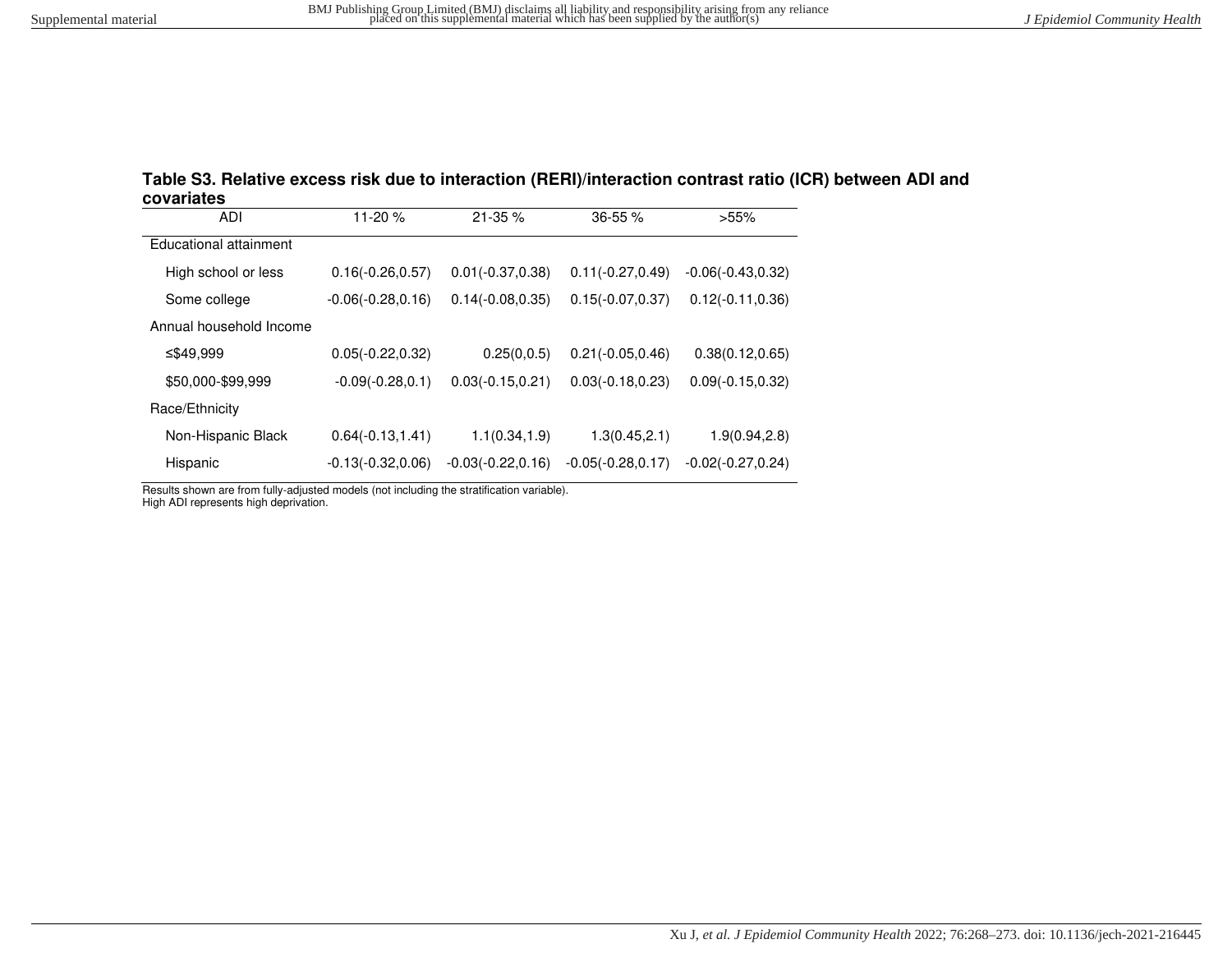| Table S4. Distribution of exercise/sports MET-hours per week and diet indexes according to ADI percentile [N] |  |
|---------------------------------------------------------------------------------------------------------------|--|
| $(\%)]$                                                                                                       |  |

| <b>ADI</b>                                                | $\leq$ 10  | 11-20 $%$      | $21 - 35 \%$ | $36 - 55 \%$ | >55%        |
|-----------------------------------------------------------|------------|----------------|--------------|--------------|-------------|
|                                                           | $(n=8837)$ | $(n=8342)$     | $(n=10177)$  | $(n=9910)$   | $(n=10063)$ |
| MET-hours per week on exercise or sports                  |            |                |              |              |             |
| $5$                                                       | 2278(26)   | 2618(31)       | 3780(37)     | 3971(40)     | 4705(47)    |
| $5 - 14$                                                  | 2621(30)   | 2538(30)       | 3110(31)     | 2976(30)     | 2938(29)    |
| $>=15$                                                    | 3933(44)   | 3184(38)       | 3277(32)     | 2956(30)     | 2414(24)    |
| Missing                                                   | 5          | $\overline{c}$ | 10           | 7            | 6           |
| Dietary Approaches to Stop Hypertension (DASH) diet score |            |                |              |              |             |
| $8 - 21$                                                  | 1831(21)   | 2106(26)       | 2882(29)     | 3238(34)     | 3852(40)    |
| $22 - 26$                                                 | 3298(38)   | 3050(38)       | 3753(38)     | 3557(37)     | 3418(35)    |
| 27-39                                                     | 3470(40)   | 2954(37)       | 3271(33)     | 2813(29)     | 2413(25)    |
| Missing                                                   | 238        | 232            | 271          | 302          | 380         |
|                                                           |            |                |              |              |             |

High ADI represents high deprivation.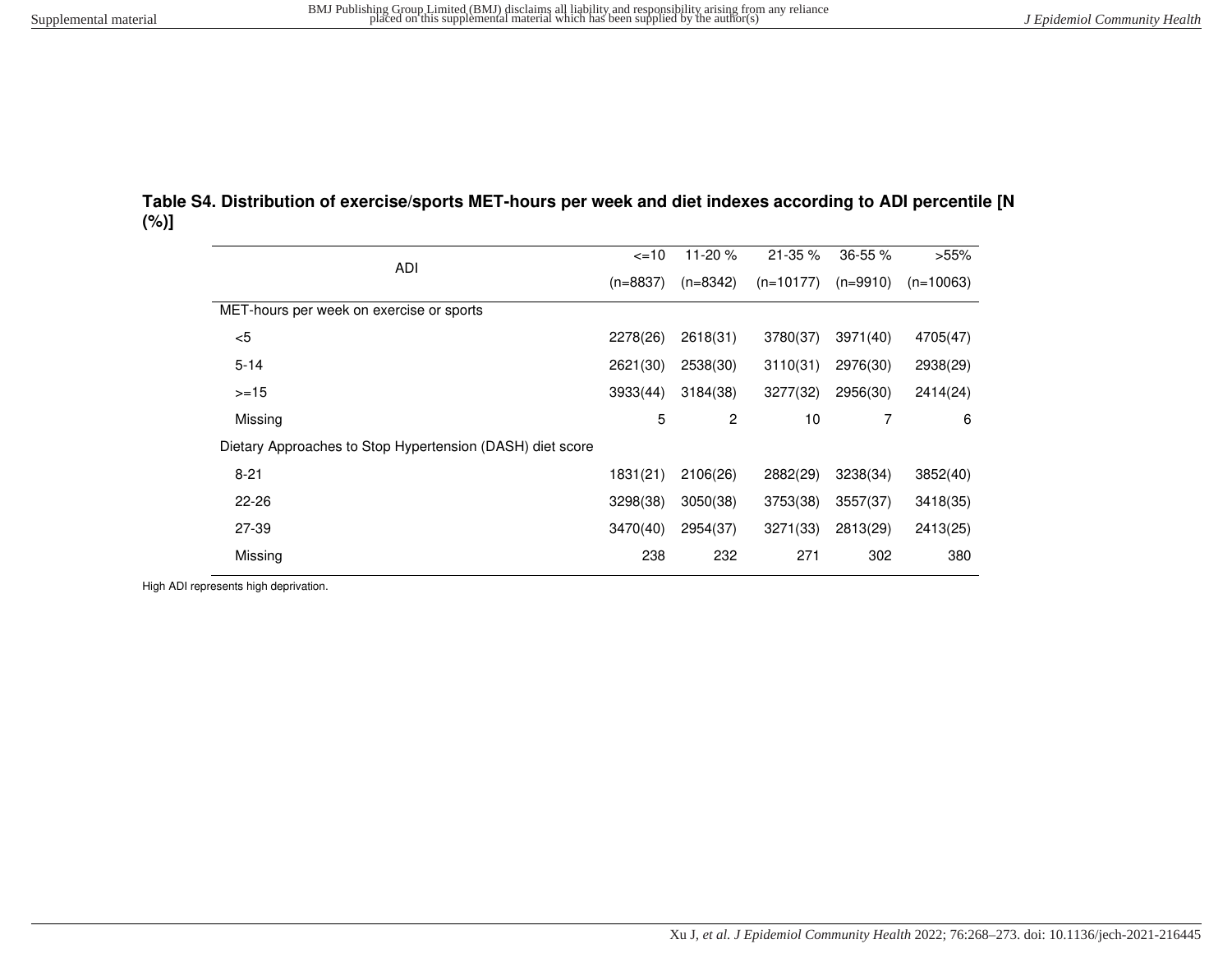## **Table S5. Sensitivity analyses**

| <b>ADI</b>   |      | Excluding participants who began living at current<br>residence after $2000$ (N= $29,994$ ) |       | Using new definition of hypertension<br>(N=47.329) | $score(N=45,906)$ | Additionally adjusted for DASH diet |
|--------------|------|---------------------------------------------------------------------------------------------|-------|----------------------------------------------------|-------------------|-------------------------------------|
|              | N    | PR (95%CI)                                                                                  | N     | PR (95%CI)                                         | N                 | PR (95%CI)                          |
| $\leq$ 10 %  | 5944 | 1(referent)                                                                                 | 8837  | 1(referent)                                        | 8599              | 1(referent)                         |
| 11-20 $%$    | 5175 | 1.16(1.10, 1.23)                                                                            | 8342  | 1.07(1.03, 1.11)                                   | 8110              | 1.14(1.09, 1.19)                    |
| 21-35 %      | 6332 | 1.19(1.13, 1.25)                                                                            | 10177 | 1.11(1.07, 1.14)                                   | 9906              | 1.16(1.12, 1.22)                    |
| $36 - 55 \%$ | 6117 | 1.24(1.18, 1.31)                                                                            | 9910  | 1.16(1.12, 1.2)                                    | 9608              | 1.21(1.16, 1.27)                    |
| $>55\%$      | 6426 | 1.27(1.21,1.34)                                                                             | 10063 | 1.16(1.12, 1.2)                                    | 9683              | 1.21(1.16,1.26)                     |
| P for trend  |      | < 0.001                                                                                     |       | < 0.001                                            |                   | < 0.001                             |

Adjusted for age, race, annual household income, and educational attainment.

DASH: Dietary Approaches to Stop Hypertension diet;

High ADI represents high deprivation.

\* Using new definition for hypertension (either sbp≥130 or dbp≥80 or regularly taking meds) as outcome